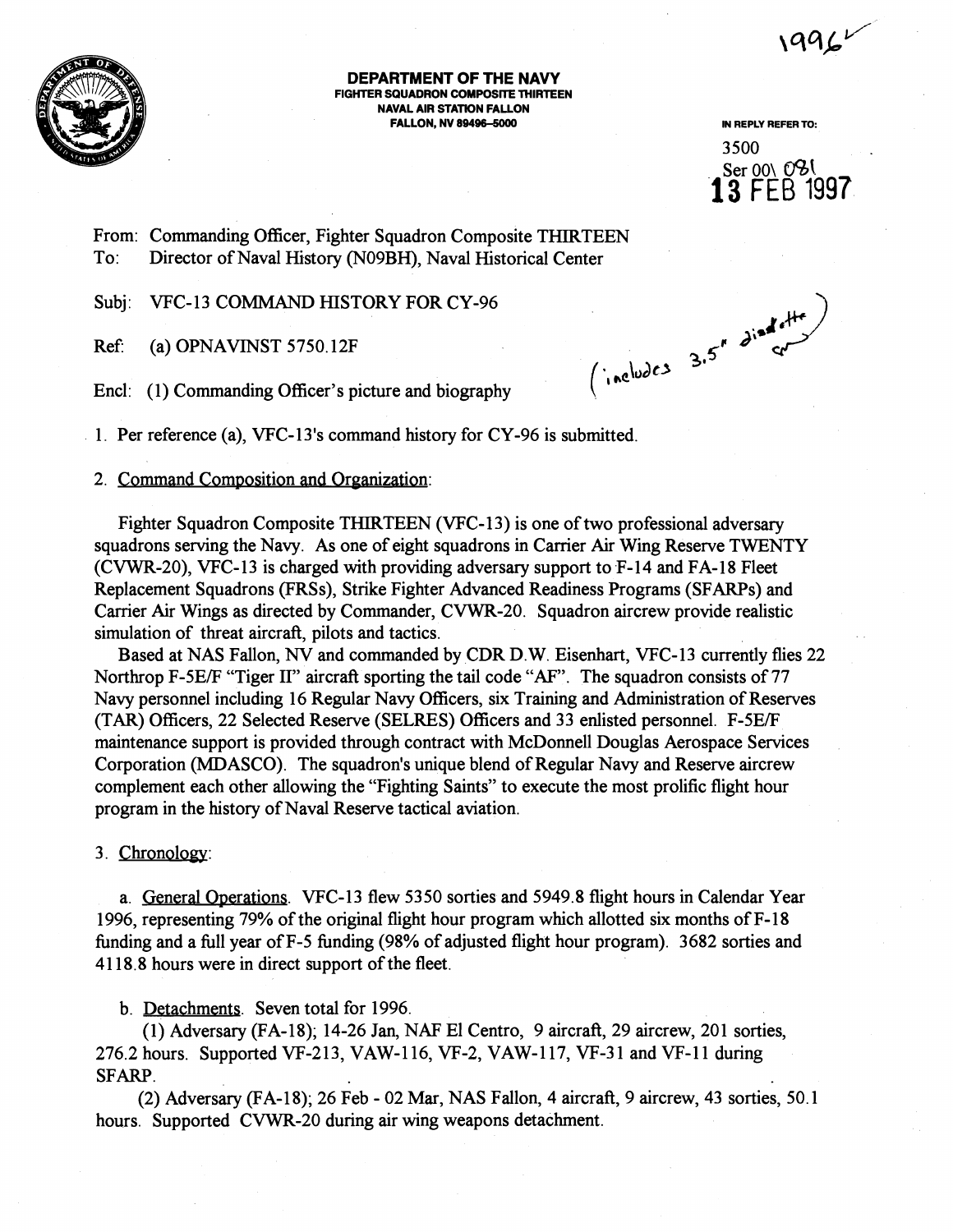### Subj: VFC-13 COMMAND HISTORY FOR CY-96

(3) Adversary (F-5); 03-26 May, NAS Cecil Field and NAS Key West, 4 aircraft, 14 aircrew, 145 sorties, 170.0 hours. Supported VFA- 106 (east coast FA- 18 FRS) with VFC- 12.

(4) Adversary (F-5); 14 Jun - 03 Jul, NAS Key West, 8 aircraft, 24 aircrew, 3 18 sorties, 367.8 hours. Supported VF-10 1 (east coast F-14 FRS) and VFA-106.

 $(5)$  Adversary  $(F-5)$ ; 05-15 Aug, NAS Key West, 8 aircraft, 15 aircrew, 256 sorties, 318.8 hours. Supported VFA-106.

(6) Adversary  $(F-5)$ ; 20 Sep - 04 Oct, NAS Key West, 4 aircraft, 11 aircrew, 101 sorties, 139.6 hours. Supported VFA-106.

(7) Adversary **(F-5);** 09-20 Dec, NAS Key West, 3 aircraft, 12 aircrew, 85 sorties, 130.9 hours. Supported VFA-106.

c. Significant Local Operations

(1) Adversary; 1-5 Apr, NAS Fallon, 16 aircraft, 28 aircrew, 83 sorties, 83.0 hours. Supported CVW-11 during pre-deployment weapons training detachment.

(2) Adversary; 8-19 Apr, NAS Fallon, 18 aircraft, 30 aircrew, 220 sorties, 205.7 hours, Supported VFA-125 (West coast FA-18 FRS).

(3) Adversary; 20 May-6 Jun, NAS Fallon, 17 aircraft, 30 aircrew, 183 sorties, 177.2 hours. Supported VFA-125.

(4) Adversary; 22 Apr-10 May, NAS Fallon, 18 aircraft, 28 aircrew, 358 sorties, 361.9 hours. Supported VFA-137, VFA-151 and VMFA-323 during CVW-2 SFARP.

(5) Adversary; 13-21 May, NAS Fallon, 18 aircraft, 28 aircrew, 199 sorties, 220.4 hours. Supported VFA-15 and VFA-87 during CVW-8 SFARP.

(6) Adversary; 22 May-14 Jun, NAS Fallon, 17 aircraft, 30 aircrew, 153 sorties, 156.4 hours. Supported CVW-3 during pre-deployment weapons training detachment.

(7) Adversary; 7-19 Jul, NAS Fallon, 15 aircraft, 26 aircrew, 216 sorties, 192.1 hours. Supported VFA-125.

(8) Adversary; 21 Aug-13 Sep, NAS Fallon, 14 aircraft, 26 aircrew, 15 1 sorties, 157.8 hours. Supported CVW-2 during pre-deployment weapons training detachment.

(9) Adversary; 18-30 Aug, NAS Fallon, 14 aircraft, 24 aircrew, 155 sorties, 150.0 hours. Supported VFA-125.

(10) Adversary; 30 Sep-12 Oct, NAS Fallon, 12 aircraft, 29 aircrew, 117 sorties, 117.6 hours. Supported VFA-125.

(1 1) Adversary; 7-25 Oct, NAS Fallon, 12 aircraft, 26 aircrew, 120 sorties, 128.8 hours. Supported CVW-8 during pre-deployment weapons training detachment.

(12) Adversary; 28 Oct-15 Nov , NAS Fallon, 8 aircraft, 23 aircrew, 292 sorties, 323.3 hours. Supported VFA-146, VFA-147, VMFA-3 14 during CVW-9 SFARP.

(13) Adversary; 13-27 Nov, NAS Fallon, 8 aircraft, 23 aircrew, 127 sorties, 132.9 hours. Supported VFA-125.

(14) Adversary; 21 Oct-22 Nov, NAS Fallon, 2 aircraft, 2 aircrew, 32 sorties, 34.7 hours. Supported two VFC-13 pilots during NSAWC **(N7)** Adversary Course.

(15) Adversary; 3-20 Dec, NAS Fallon, 5 aircraft, 21 aircrew, 144 sorties, 171.7 hours... Supported VFA-82 and VFA-86 during CVW-1 SFARP.